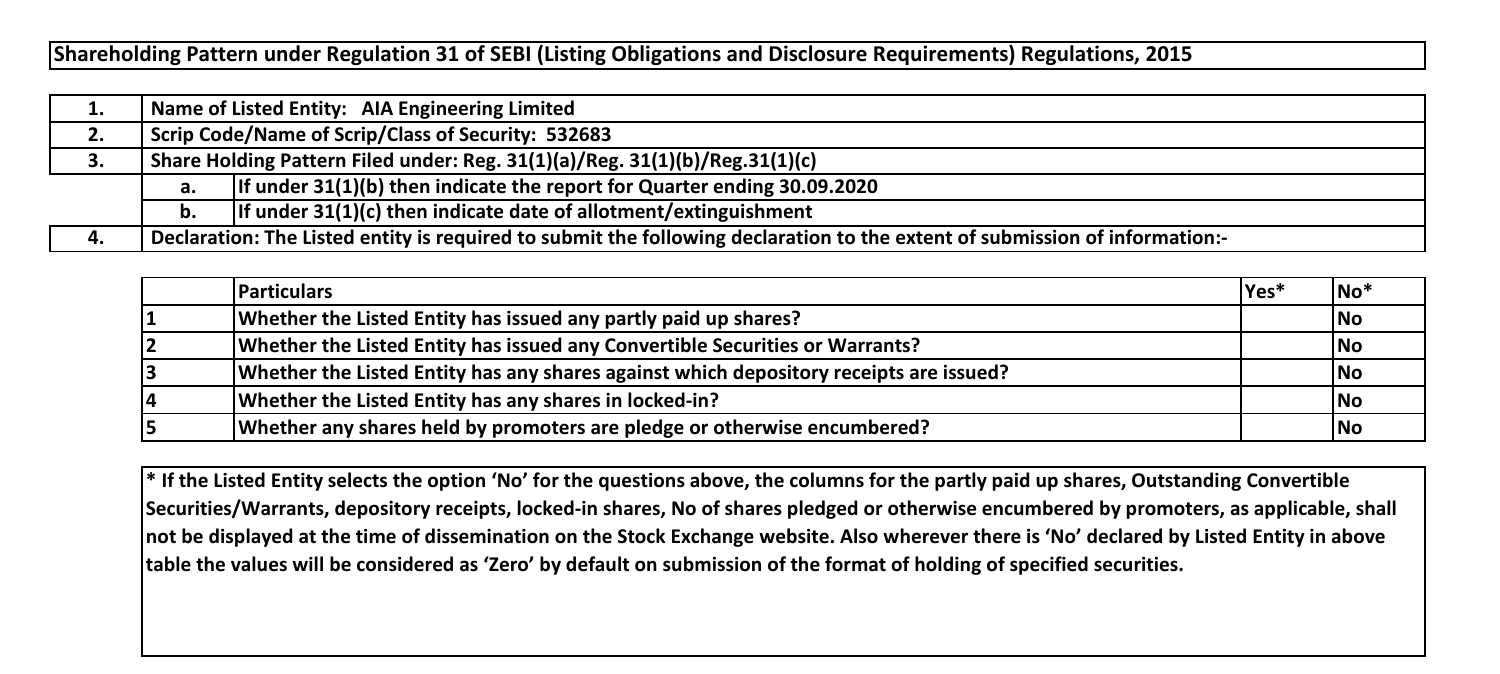## **AIA Engineering Limited**

**Table I - Summary Statement holding of specified securities**

|      |                                  |                  |                    |        |                  |                              |             |            |                                                      |                  |                         | No. of          | Sharehold             |         |               |                                          |                  |            |
|------|----------------------------------|------------------|--------------------|--------|------------------|------------------------------|-------------|------------|------------------------------------------------------|------------------|-------------------------|-----------------|-----------------------|---------|---------------|------------------------------------------|------------------|------------|
|      |                                  |                  |                    |        |                  |                              |             |            |                                                      |                  |                         | <b>Shares</b>   | ing, as a             |         |               | Number of Shares                         |                  |            |
|      |                                  |                  |                    |        |                  |                              |             |            | Sharehold Number of Voting Rights held in each class |                  |                         |                 | Underlyin %           |         |               | Number of Locked in pledged or otherwise |                  |            |
|      |                                  |                  |                    |        |                  |                              |             |            | ing as a % of securities                             |                  |                         |                 | assuming shares       |         |               | encumbered                               |                  |            |
|      |                                  |                  |                    |        |                  |                              | of total    |            |                                                      |                  |                         | Outstandi full  |                       |         |               |                                          |                  |            |
|      |                                  |                  |                    | No. of | No. of           |                              | no. of      |            |                                                      |                  |                         |                 | conversio             |         |               |                                          |                  | Number     |
|      |                                  |                  | No. of             | Partly | shares           |                              | shares      |            | <b>No of Voting Rights</b>                           |                  |                         | convertibl n of |                       |         |               |                                          |                  | of equity  |
|      |                                  |                  | fully paid paid-up |        | underlyin        |                              | (calculate  |            |                                                      |                  |                         |                 | convertibl            |         | As a % of     |                                          | As a % of shares |            |
|      |                                  | Nos. of          | up equity equity   |        |                  | Total nos. d as per          |             |            |                                                      |                  | Total as a securities e |                 |                       |         | total         |                                          | Itotal           | held in    |
|      |                                  | sharehold shares |                    | shares | Depositor shares |                              | SCRR,       | Class eg:  |                                                      |                  | $%$ of                  |                 | (including securities |         | <b>Shares</b> |                                          | <b>Shares</b>    | demateria  |
|      | Category Category of shareholder | ers              | held               | held   | y Receipts held  |                              | 1957)       |            | Class eg: y Total                                    |                  | $(A+B+C)$               | Warrants) (as a |                       | No. (a) | held(b)       | No. (a)                                  | held(b)          | lised form |
|      |                                  | (III)            | (IV)               | (V)    | (VI)             | $(VII) =$                    | (VIII) As a |            |                                                      | (IX)             |                         |                 | $(XI) =$              |         | (XII)         |                                          | (XIII)           | (XIV)      |
| (A)  | Promoter & Promoter Group        |                  | 55148921 0         |        |                  | 55148921 58.4698             |             | 55148921 0 |                                                      | 55148921 58.4698 |                         |                 | 58.4698               |         | 0.0000        |                                          | 0.0000           | 55148921   |
| (B)  | <b>Public</b>                    | 18950            | 39171449 0         |        |                  | 39171449 41.5302             |             | 39171449 0 |                                                      | 39171449 41.5302 |                         |                 | 41.5302               |         | 0.0000        | <b>NA</b>                                | <b>INA</b>       | 39171319   |
| (C)  | Non Promoter - Non Public        |                  |                    |        |                  |                              |             |            |                                                      |                  |                         |                 |                       |         | 0.0000        | <b>NA</b>                                | <b>NA</b>        |            |
| (C1) | <b>Shares Underlying DRs</b>     |                  |                    |        |                  |                              | 0.0000      |            |                                                      |                  | 0.0000                  |                 | 0.0000                |         | 0.0000        | <b>NA</b>                                | <b>NA</b>        |            |
| (C2) | Shares Held By Employee Trust    |                  |                    |        |                  |                              | 0.0000      |            |                                                      |                  | 0.0000                  |                 | 0.0000                |         | 0.0000        | <b>NA</b>                                | <b>NA</b>        |            |
|      | Total                            | 18954            | 94320370 0         |        |                  | 94320370 100.0000 94320370 0 |             |            |                                                      |                  | 94320370 100.0000 0     |                 | 100.0000              |         | 0.0000        |                                          | 0.0000           | 94320240   |

**GENERATED ON :02/10/2020 NSDL : 30/09/2020 CDSL :30/09/2020**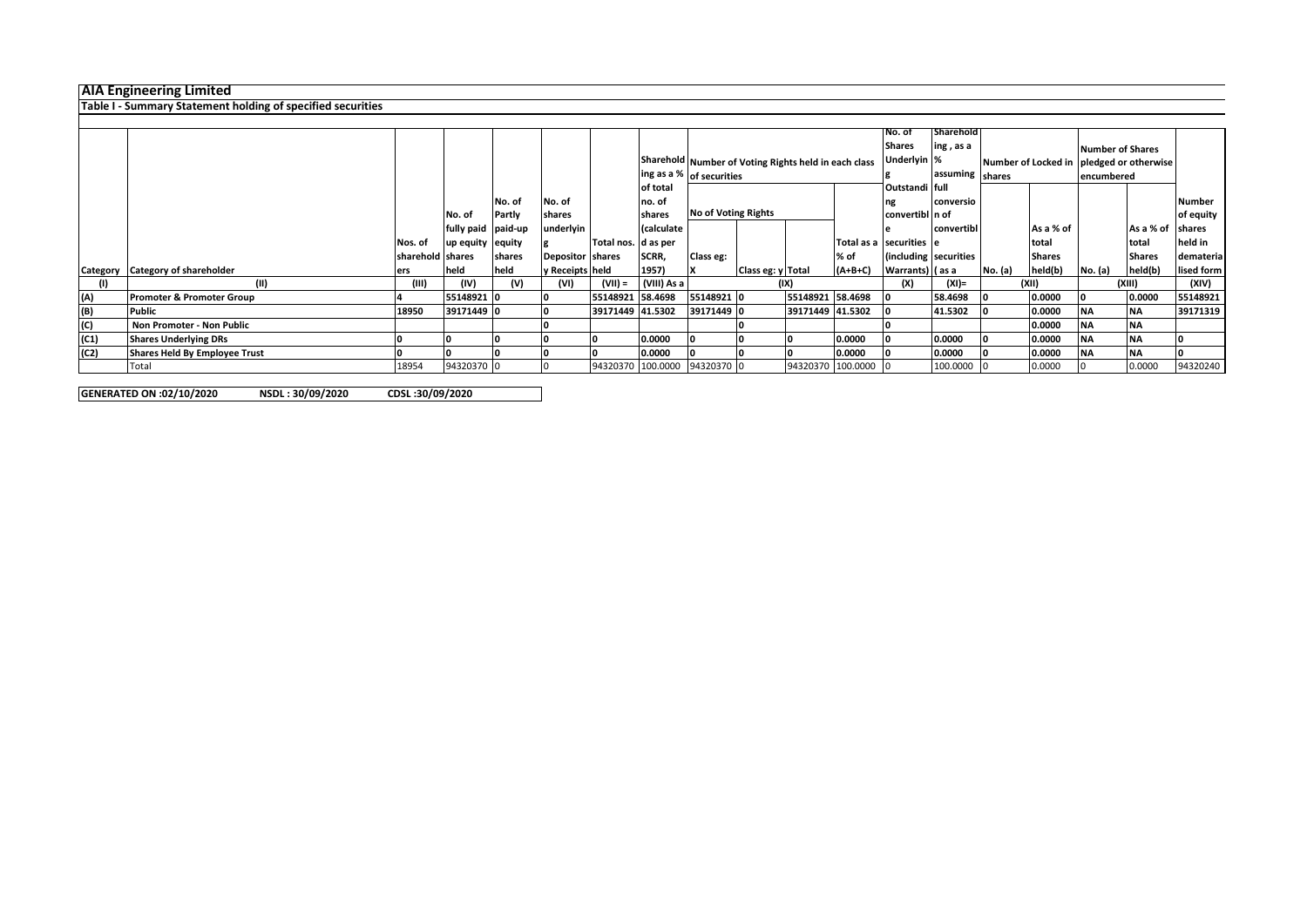|     | <b>AIA Engineering Limited</b>                                                       |            |         |                                |         |               |                                         |              |                                                          |                   |          |                                    |                         |                                     |                                      |              |                                                               |           |                             |
|-----|--------------------------------------------------------------------------------------|------------|---------|--------------------------------|---------|---------------|-----------------------------------------|--------------|----------------------------------------------------------|-------------------|----------|------------------------------------|-------------------------|-------------------------------------|--------------------------------------|--------------|---------------------------------------------------------------|-----------|-----------------------------|
|     |                                                                                      |            |         |                                |         |               |                                         |              |                                                          |                   |          |                                    |                         |                                     |                                      |              |                                                               |           |                             |
|     | Table II - Statement showing shareholding pattern of the Promoter and Promoter Group |            |         |                                |         |               |                                         |              |                                                          |                   |          |                                    |                         |                                     |                                      |              |                                                               |           |                             |
|     |                                                                                      |            |         |                                |         |               |                                         |              |                                                          |                   |          |                                    |                         |                                     |                                      |              |                                                               |           |                             |
|     |                                                                                      |            |         |                                |         |               |                                         |              | Number of Voting Rights held in each class of securities |                   |          |                                    | No. of<br><b>Shares</b> | Underlyin Shareholding              | <b>Number of Locked in</b><br>shares |              | <b>Number of Shares</b><br>pledged or otherwise<br>encumbered |           |                             |
|     |                                                                                      |            |         |                                |         |               |                                         |              |                                                          |                   |          |                                    |                         | . as a %<br>Outstandi assuming full |                                      |              |                                                               |           |                             |
|     |                                                                                      |            |         |                                |         | No. of        |                                         |              | <b>No of Voting Rights</b>                               |                   |          |                                    |                         | conversion of                       |                                      |              |                                                               |           |                             |
|     |                                                                                      |            |         |                                | Partly  | shares        |                                         | Shareholding |                                                          |                   |          |                                    |                         | convertibl convertible              |                                      |              |                                                               |           | <b>Number of</b>            |
|     |                                                                                      |            |         | No. of fully                   | paid-up | underlyin     |                                         | % calculated |                                                          |                   |          |                                    |                         | securities (as                      |                                      |              |                                                               |           | equity shares               |
|     |                                                                                      |            | Nos. of | paid up                        | equity  |               |                                         | as per SCRR, |                                                          |                   |          |                                    |                         | securities a percentage             |                                      | As a % of    |                                                               | As a % of | held in                     |
|     |                                                                                      |            |         | sharehold equity shares shares |         |               | Depositor Total nos. shares 1957 As a % |              |                                                          |                   |          | Total as a % (including of diluted |                         |                                     |                                      | total Shares |                                                               |           | total Shares dematerialised |
|     | Category & Name of the shareholders                                                  | PAN        | ers     | held                           | held    | Receipts held |                                         | of (A+B+C2)  | Class eg: X                                              | Class eg: y Total |          | of $(A+B+C)$                       |                         | Warrants) share capital) No. (a)    |                                      | held(b)      | No. (a)                                                       | held(b)   | form                        |
|     |                                                                                      | (II)       | (III)   | (IV)                           | (V)     | (VI)          | $(VII) = (IV)+(V)+$ (VIII) As a %       |              |                                                          |                   | (IX)     |                                    | (X)                     | $(XI) = (VII)+(X)$                  |                                      | (X  )        |                                                               | (X  )     | (XIV)                       |
|     | Indian                                                                               |            |         |                                |         |               |                                         |              |                                                          |                   |          |                                    |                         |                                     |                                      |              |                                                               |           |                             |
| (a) | Individuals / Hindu Undivided Family                                                 |            |         | 55148921                       |         |               | 55148921                                | 58.4698      | 55148921                                                 |                   | 55148921 | 58.4698                            |                         | 58.4698                             |                                      | 0.0000       |                                                               | 0.0000    | 55148921                    |
|     | Bhadresh Kantilal Shah                                                               | ANFPS7040G |         | 55128901                       |         |               | 55128901                                | 58.4486      | 55128901                                                 |                   | 55128901 | 58.4486                            |                         | 58,4486                             |                                      | 0.0000       |                                                               | 0.0000    | 55128901                    |
|     | Khushali Bhadreshbhai Shah                                                           | AFGPS2913H |         | 10010                          |         |               | 10010                                   | 0.0106       | 10010                                                    |                   | 10010    | 0.0106                             |                         | 0.0106                              |                                      | 0.0000       |                                                               | 0.0000    | 10010                       |
|     | Bhumika Shyamal Shodhan                                                              | AFGPS2824F |         | 10005                          |         |               | 10005                                   | 0.0106       | 10005                                                    |                   | 10005    | 0.0106                             |                         | 0.0106                              |                                      | 0.0000       |                                                               | 0.0000    | 10005                       |
|     | Gita Bhadresh Shah                                                                   | ANEPS5859E |         |                                |         |               |                                         | 0.0000       |                                                          |                   |          | 0.0000                             |                         | 0.0000                              |                                      | 0.0000       |                                                               | 0.0000    |                             |
| (b) | Central Government / State Government(s)                                             |            |         |                                |         |               |                                         | 0.0000       | I۵                                                       |                   |          | 0.0000                             | In                      | 0.0000                              |                                      | 0.0000       |                                                               | 0.0000    |                             |
| (c) | <b>Financial Institutions / Banks</b>                                                |            |         |                                |         |               |                                         | 0.0000       | I۵                                                       |                   |          | 0.0000                             | In                      | 0.0000                              |                                      | 0.0000       |                                                               | 0.0000    |                             |
| (d) | Any Other (Specify)                                                                  |            |         |                                |         |               |                                         | 0.0000       | I∩                                                       |                   |          | 0.0000                             | I۵                      | 0.0000                              |                                      | 0.0000       |                                                               | 0.0000    |                             |
|     | Sub Total (A)(1)                                                                     |            |         | 55148921                       |         |               | 55148921                                | 58.4698      | 55148921                                                 |                   | 55148921 | 58.4698                            |                         | 58.4698                             |                                      | 0.0000       |                                                               | 0.0000    | 55148921                    |
|     | Foreign                                                                              |            |         |                                |         |               |                                         |              |                                                          |                   |          |                                    |                         |                                     |                                      |              |                                                               |           |                             |
| (a) | Individuals (Non-Resident Individuals / Foreign Individuals)                         |            |         |                                |         |               |                                         | 0.0000       |                                                          |                   |          | 0.0000                             |                         | 0.0000                              |                                      | 0.0000       |                                                               | 0.0000    |                             |
| (b) | Government                                                                           |            |         |                                |         |               |                                         | 0.0000       | I۵                                                       |                   |          | 0.0000                             | I۵                      | 0.0000                              |                                      | 0.0000       |                                                               | 0.0000    |                             |
| (c) | <b>Institutions</b>                                                                  |            |         |                                |         |               |                                         | 0.0000       | I۵                                                       |                   |          | 0.0000                             | I۵                      | 0.0000                              |                                      | 0.0000       |                                                               | 0.0000    |                             |
| (d) | <b>Foreign Portfolio Investor</b>                                                    |            |         |                                |         |               |                                         | 0.0000       |                                                          |                   |          | 0.0000                             |                         | 0.0000                              |                                      | 0.0000       |                                                               | 0.0000    |                             |
| (e) | Any Other (Specify)                                                                  |            |         |                                |         |               |                                         | 0.0000       |                                                          |                   |          | 0.0000                             |                         | 0.0000                              |                                      | 0.0000       |                                                               | 0.0000    |                             |
|     | Sub Total (A)(2)                                                                     |            |         |                                |         |               |                                         | 0.0000       |                                                          |                   |          | 0.0000                             |                         | 0.0000                              |                                      | 0.0000       |                                                               | 0.0000    |                             |
|     | Total Shareholding Of Promoter And Promoter Group (A)=<br>$(A)(1)+(A)(2)$            |            |         | 55148921                       |         |               | 55148921                                | 58.4698      | 55148921                                                 |                   | 55148921 | 58.4698                            |                         | 58.4698                             |                                      | 0.0000       |                                                               | 0.0000    | 55148921                    |

**Details of Shares which remain unclaimed may be given hear along with details such as number of shareholders, outstanding shares held in demat/unclaimed suspense account, voting rights which are frozen etc.**

## **Note :**

**(1) PAN would not be displayed on website of Stock Exchange(s)** 

**(2) The term 'Encumbrance' has the same meaning as assigned under regulation 28(3) of SEBI (Substantial Acquisition of Shares and Takeovers) Regulations, 2011.**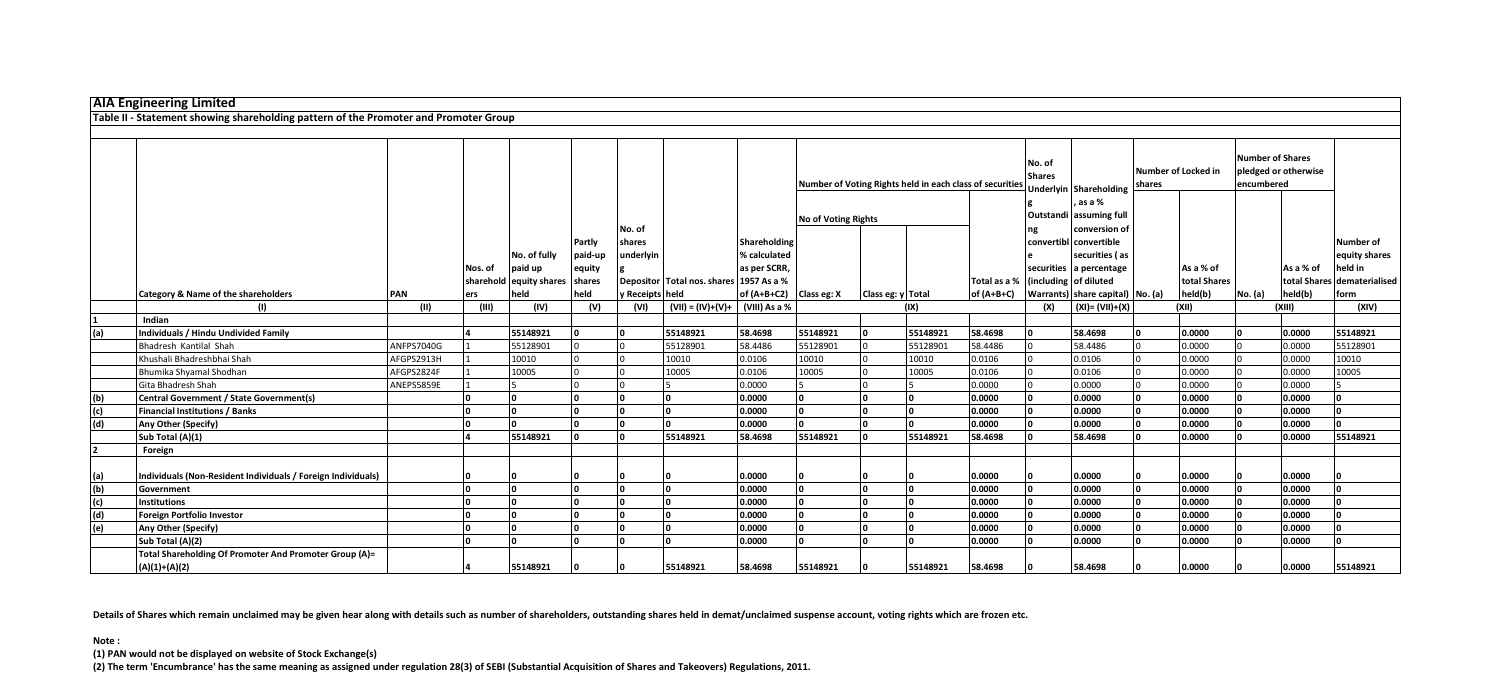|     | <b>AIA Engineering Limited</b>                                               |            |         |                          |              |              |                      |               |                     |              |                                                          |              |               |                                  |        |                     |                         |               |                |
|-----|------------------------------------------------------------------------------|------------|---------|--------------------------|--------------|--------------|----------------------|---------------|---------------------|--------------|----------------------------------------------------------|--------------|---------------|----------------------------------|--------|---------------------|-------------------------|---------------|----------------|
|     |                                                                              |            |         |                          |              |              |                      |               |                     |              |                                                          |              |               |                                  |        |                     |                         |               |                |
|     | Table III - Statement showing shareholding pattern of the Public shareholder |            |         |                          |              |              |                      |               |                     |              |                                                          |              |               |                                  |        |                     |                         |               |                |
|     |                                                                              |            |         |                          |              |              |                      |               |                     |              |                                                          |              |               |                                  |        |                     |                         |               |                |
|     |                                                                              |            |         |                          |              |              |                      |               |                     |              |                                                          |              |               |                                  |        |                     |                         |               |                |
|     |                                                                              |            |         |                          |              |              |                      |               |                     |              |                                                          |              | No. of        |                                  |        |                     | <b>Number of Shares</b> |               |                |
|     |                                                                              |            |         |                          |              |              |                      |               |                     |              |                                                          |              | <b>Shares</b> |                                  |        | Number of Locked in | pledged or otherwise    |               |                |
|     |                                                                              |            |         |                          |              |              |                      |               |                     |              | Number of Voting Rights held in each class of securities |              |               |                                  | shares |                     | encumbered              |               |                |
|     |                                                                              |            |         |                          |              |              |                      |               |                     |              |                                                          |              |               | <b>Underlyin Shareholding</b>    |        |                     |                         |               |                |
|     |                                                                              |            |         |                          |              |              |                      |               |                     |              |                                                          |              |               | as a %                           |        |                     |                         |               |                |
|     |                                                                              |            |         |                          |              |              |                      |               | No of Voting Rights |              |                                                          |              | Outstandi     | assuming full                    |        |                     |                         |               |                |
|     |                                                                              |            |         |                          |              | No. of       |                      |               |                     |              |                                                          |              | ng            | conversion of                    |        |                     |                         |               |                |
|     |                                                                              |            |         |                          | Partly       | shares       |                      | Shareholding  |                     |              |                                                          |              | convertibl    | convertible                      |        |                     |                         |               | Number of      |
|     |                                                                              |            |         |                          |              |              |                      |               |                     |              |                                                          |              |               |                                  |        |                     |                         |               |                |
|     |                                                                              |            |         |                          | paid-up      | underlyin    |                      | % calculated  |                     |              |                                                          |              |               | securities (as                   |        | As a % of           |                         | As a % of     | equity shares  |
|     |                                                                              |            | Nos. of | No. of fully             | equity       |              |                      | as per SCRR,  |                     |              |                                                          |              | securities    | percentage                       |        | total               |                         | total         | held in        |
|     |                                                                              |            |         | sharehold paid up equity | shares       |              | Depositor Total nos. | 1957 As a %   |                     | Class eg:    |                                                          | Total as a % | (including    | of diluted                       |        | <b>Shares</b>       |                         | <b>Shares</b> | dematerialised |
|     | Category & Name of the shareholders                                          | PAN        | ers     | shares held              | held         |              | Receipts shares held | of (A+B+C2)   | Class eg: X         |              | Total                                                    | of $(A+B+C)$ |               | Warrants) share capital) No. (a) |        | held(b)             | No. (a)                 | held(b)       | form           |
|     | $\mathbf{u}$                                                                 | (11)       | (III)   | (IV)                     | (V)          | (VI)         | $(VII) =$            | (VIII) As a % |                     |              | (IX)                                                     |              | (X)           | $(XI) = (VII)+(X)$               |        | (XII)               |                         | (XIII)        | (XIV)          |
|     | Institutions                                                                 |            |         |                          |              |              |                      |               |                     |              |                                                          |              |               |                                  |        |                     |                         |               |                |
| (a) | <b>Mutual Fund</b>                                                           |            | 26      | 15306291                 | $\mathbf{a}$ | n            | 15306291             | 16.2280       | 15306291            |              | 15306291                                                 | 16.2280      | 'n.           | 16.2280                          |        | 0.0000              | <b>NA</b>               | <b>NA</b>     | 15306291       |
|     |                                                                              |            |         |                          |              |              |                      |               |                     |              |                                                          |              |               |                                  |        |                     |                         |               |                |
|     |                                                                              |            |         |                          |              |              |                      |               |                     |              |                                                          |              |               |                                  |        |                     |                         |               |                |
|     | Hdfc Trustee Company Ltd - A/C Hdfc Mid - Capopportunities Fund              | AAATH1809A |         | 2721509                  |              |              | 2721509              | 2.8854        | 2721509             |              | 2721509                                                  | 2.8854       |               | 2.8854                           |        | 0000                | <b>NA</b>               | NA            | 2721509        |
|     | Sbi Equity Hybrid Fund                                                       | AABTS6407Q |         | 1792212                  |              | $\Omega$     | 1792212              | L.9001        | 1792212             |              | 1792212                                                  | 1.9001       | O.            | 1.9001                           |        | 0000.               | <b>NA</b>               | <b>NA</b>     | 1792212        |
|     |                                                                              | AAATK4475F |         | 1771048                  |              | $\Omega$     | 1771048              | 1.8777        | 1771048             |              | 1771048                                                  | 1.8777       |               | 1.8777                           |        | 0000                | <b>NA</b>               | NA            | 1771048        |
|     | Kotak Standard Multicap Fund                                                 |            |         |                          |              |              |                      |               |                     |              |                                                          |              |               |                                  |        |                     |                         |               |                |
|     | L&T Mutual Fund Trustee Limited-L&T Emerging Businesses Fund                 | AAATC4460E |         | 1681425                  |              | $\Omega$     | 1681425              | 1.7827        | 1681425             |              | 1681425                                                  | 1.7827       |               | 1.7827                           |        | 0.0000              | <b>NA</b>               | <b>NA</b>     | 1681425        |
|     | Dsp Midcap Fund                                                              | AAAJD0430B |         | 1619686                  |              | $\Omega$     | 1619686              | 1.7172        | 1619686             |              | 1619686                                                  | 1.7172       |               | 1.7172                           |        | 0,000.              | <b>NA</b>               | <b>NA</b>     | 1619686        |
| (b) | <b>Venture Capital Funds</b>                                                 |            |         | l o                      |              | l o          |                      | 0.0000        | $\Omega$            |              | O                                                        | 0.0000       |               | 0.0000                           |        | 0.0000              | <b>NA</b>               | <b>NA</b>     |                |
| (c) | <b>Alternate Investment Funds</b>                                            |            |         | 315505                   |              | $\mathbf{a}$ | 315505               | 0.3345        | 315505              |              | 315505                                                   | 0.3345       |               | 0.3345                           |        | 0000.0              | <b>NA</b>               | <b>NA</b>     | 315505         |
| (d) | <b>Foreign Venture Capital Investors</b>                                     |            |         | l٥                       |              | n            |                      | 0000.0        |                     |              | n                                                        | 0.0000       |               | 0.0000                           |        | ,0000               | <b>NA</b>               | <b>NA</b>     |                |
| (e) | <b>Foreign Portfolio Investor</b>                                            |            | 136     | 19328919                 |              | $\mathbf{0}$ | 19328919             | 20.4928       | 19328919            |              | 19328919                                                 | 20.4928      |               | 20.4928                          |        | 0000                | <b>NA</b>               | <b>NA</b>     | 19328919       |
|     |                                                                              |            |         |                          |              | $\Omega$     |                      |               |                     |              |                                                          | 9.6775       |               | 9.6775                           |        | 0.0000              | <b>NA</b>               |               |                |
|     | Nalanda India Equity Fund Limited                                            | AADCN6131F |         | 9127809                  |              |              | 9127809              | 9.6775        | 9127809             |              | 9127809                                                  |              |               |                                  |        |                     |                         | <b>NA</b>     | 9127809        |
|     |                                                                              |            |         |                          |              |              |                      |               |                     |              |                                                          |              |               |                                  |        |                     |                         |               |                |
|     | nvesco Oppenheimer International Small-Mid Company Fund                      | AAATO0456A |         | 1351050                  |              | $\Omega$     | 1351050              | 1.4324        | 1351050             |              | 1351050                                                  | 1.4324       |               | 1.4324                           |        | 0000                | <b>NA</b>               | <b>NA</b>     | 1351050        |
| (f) | <b>Financial Institutions / Banks</b>                                        |            |         | 112                      |              | ١o           | 112                  | 0.0001        | 112                 |              | 112                                                      | 0.0001       |               | 0.0001                           |        | 0.0000              | <b>NA</b>               | <b>NA</b>     | 112            |
| g   | <b>Insurance Companies</b>                                                   |            |         | 1386614                  |              | l o          | 1386614              | 1.4701        | 1386614             | O            | 1386614                                                  | 1.4701       |               | 1.4701                           |        | 0000.0              | <b>NA</b>               | <b>NA</b>     | 1386614        |
| (h) | <b>Provident Funds/ Pension Funds</b>                                        |            | ١o      | ١o                       | ١n           | l o          | $\mathbf{0}$         | 0.0000        | $\mathbf{0}$        |              | ١o                                                       | 0.0000       |               | 0.0000                           |        | 0.0000              | <b>NA</b>               | <b>NA</b>     | ١o             |
|     | Any Other (Specify)                                                          |            |         | ١o                       |              | l o          |                      | 0.0000        |                     |              | n                                                        | 0.0000       |               | 0.0000                           |        | 0,000,0             | <b>NA</b>               | <b>NA</b>     |                |
|     | Sub Total (B)(1)                                                             |            | 173     | 36337441                 |              | ١o           | 36337441             | 38.5255       | 36337441            |              | 36337441                                                 | 38.5255      |               | 38.5255                          |        | 0.0000              | <b>NA</b>               | NA            | 36337441       |
|     |                                                                              |            |         |                          |              |              |                      |               |                     |              |                                                          |              |               |                                  |        |                     |                         |               |                |
|     |                                                                              |            |         |                          |              |              |                      |               |                     |              |                                                          |              |               |                                  |        |                     |                         |               |                |
|     | Central Government/ State Government(s)/ President of India                  |            |         |                          |              |              |                      |               |                     |              |                                                          |              |               |                                  |        |                     |                         |               |                |
|     |                                                                              |            |         |                          |              |              |                      |               |                     |              |                                                          |              |               |                                  |        |                     |                         |               |                |
|     | Central Government / State Government(s)                                     |            |         | 311994                   |              |              | 311994               | 0.3308        | 311994              |              | 311994                                                   | 0.3308       |               | 0.3308                           |        | ,0000               | <b>NA</b>               | NA            | 311994         |
|     | Sub Total (B)(2)                                                             |            |         | 311994                   |              | n            | 311994               | 0.3308        | 311994              |              | 311994                                                   | 0.3308       |               | 0.3308                           |        | 0.0000              | <b>NA</b>               | <b>NA</b>     | 311994         |
|     | <b>Non-Institutions</b>                                                      |            |         |                          |              |              |                      |               |                     |              |                                                          |              |               |                                  |        |                     |                         |               |                |
| (a) | Individuals                                                                  |            |         | ١o                       | ١o           |              |                      |               |                     |              |                                                          |              |               |                                  |        |                     | <b>NA</b>               | <b>NA</b>     |                |
|     | i. Individual shareholders holding nominal share capital up to Rs. 2         |            |         |                          |              |              |                      |               |                     |              |                                                          |              |               |                                  |        |                     |                         |               |                |
|     | lakhs.                                                                       |            | 16930   | 1887258                  |              |              | 1887258              | 2.0009        | 1887258             |              | 1887258                                                  | 2.0009       |               | 2.0009                           |        | 0000.0              | <b>NA</b>               | NA            | 1887128        |
|     |                                                                              |            |         |                          |              |              |                      |               |                     |              |                                                          |              |               |                                  |        |                     |                         |               |                |
|     |                                                                              |            |         |                          |              |              |                      |               |                     |              |                                                          |              |               |                                  |        |                     |                         |               |                |
|     | ii. Individual shareholders holding nominal share capital in excess of Rs    |            |         |                          |              |              |                      |               |                     |              |                                                          |              |               |                                  |        |                     |                         |               |                |
|     | 2 lakhs.                                                                     |            |         | 115000                   |              |              | 115000               | 0.1219        | 115000              |              | 115000                                                   | 0.1219       |               | 0.1219                           |        | 0000                | <b>NA</b>               | <b>NA</b>     | 115000         |
| (b) | <b>NBFCs registered with RBI</b>                                             |            |         | 3400                     | $\Omega$     | l o          | 3400                 | 0.0036        | 3400                | O            | 3400                                                     | 0.0036       |               | 0.0036                           |        | 0.0000              | <b>NA</b>               | <b>NA</b>     | 3400           |
|     | <b>Trust Employee</b>                                                        |            | I٥      | ١o                       | ١n           | l o          | ١n                   | 0.0000        | $\mathbf{o}$        | $\mathbf{r}$ | O                                                        | 0.0000       |               | 0.0000                           |        | 0000.0              | <b>NA</b>               | <b>NA</b>     |                |
|     |                                                                              |            |         |                          |              |              |                      |               |                     |              |                                                          |              |               |                                  |        |                     |                         |               |                |
| (d) | <b>Overseas Depositories(holding DRs) (balancing figure)</b>                 |            |         |                          |              |              |                      | 0.0000        |                     |              |                                                          | 0.0000       |               | 0.0000                           |        | 0000.               | <b>NA</b>               | NA            |                |
| (e) | Any Other (Specify)                                                          |            | 1842    | 516356                   | ln.          | l o          | 516356               | 0.5474        | 516356              | $\mathbf{r}$ | 516356                                                   | 0.5474       |               | 0.5474                           |        | 0,000,0             | <b>NA</b>               | <b>NA</b>     | 516356         |
|     | <b>IEPF</b>                                                                  |            |         | 1300                     |              | $\Omega$     | 1300                 | 0.0014        | 1300                |              | 1300                                                     | 0.0014       |               | 0.0014                           |        | 0,000,0             | <b>NA</b>               | <b>NA</b>     | 1300           |
|     |                                                                              |            |         |                          |              | ١o           |                      |               |                     |              |                                                          |              |               |                                  |        |                     |                         |               |                |
|     | <b>Trusts</b>                                                                |            |         | 2502                     |              |              | 2502                 | 0.0027        | 2502                |              | 2502                                                     | 0.0027       |               | 0.0027                           |        | 0000.0              | <b>NA</b>               | NA            | 2502           |
|     | <b>Hindu Undivided Family</b>                                                |            | 511     | 98519                    |              | $\Omega$     | 98519                | 0.1045        | 98519               |              | 98519                                                    | 0.1045       |               | 0.1045                           |        | 0.0000              | <b>NA</b>               | <b>NA</b>     | 98519          |
|     | Non Resident Indians (Non Repat)                                             |            | 311     | 66993                    |              | l o          | 66993                | 0.0710        | 66993               |              | 66993                                                    | 0.0710       |               | 0.0710                           |        | 0.0000              | <b>NA</b>               | <b>NA</b>     | 66993          |
|     | Non Resident Indians (Repat)                                                 |            | 575     | 88861                    |              | $\Omega$     | 88861                | 0.0942        | 88861               |              | 88861                                                    | 0.0942       |               | 0.0942                           |        | 0000.               | <b>NA</b>               | <b>NA</b>     | 88861          |
|     | <b>Clearing Member</b>                                                       |            | 109     | 76431                    | o            | l o          | 76431                | 0.0810        | 76431               |              | 76431                                                    | 0.0810       |               | 0.0810                           |        | 0,000,0             | <b>NA</b>               | <b>NA</b>     | 76431          |
|     | <b>Bodies Corporate</b>                                                      |            | 331     | 181750                   |              | l o          | 181750               | 0.1927        | 181750              |              | 181750                                                   | 0.1927       |               | 0.1927                           |        | 0000.               | <b>NA</b>               | <b>NA</b>     | 181750         |
|     | Sub Total (B)(3)                                                             |            | 18774   | 2522014                  |              | n            | 2522014              | 2.6739        | 2522014             |              | 2522014                                                  | 2.6739       |               | 2.6739                           |        | 0.0000              | <b>NA</b>               | <b>NA</b>     | 2521884        |
|     |                                                                              |            |         |                          |              |              |                      |               |                     |              |                                                          |              |               |                                  |        |                     |                         |               |                |
|     | Total Public Shareholding (B)= (B)(1)+(B)(2)+(B)(3)                          |            | 18950   | 39171449                 |              | n            | 39171449             | 41.5302       | 39171449            |              | 39171449                                                 | 41.5302      |               | 41.5302                          |        | 0000.               | <b>NA</b>               | <b>NA</b>     | 39171319       |
|     |                                                                              |            |         |                          |              |              |                      |               |                     |              |                                                          |              |               |                                  |        |                     |                         |               |                |

**Details of the shareholders acting as persons in Concert including their Shareholding (No. and %): No. of shareholders No. of Shares**

**Details of Shares which remain unclaimed may be given hear along with details such as number of shareholders, outstanding shares held in demat/unclaimed suspense account, voting rights which are frozen etc.**

**Note :**

(1) PAN would not be displayed on website of Stock Exchange(s).<br>(2) The above format needs to disclose name of all holders holding more than 1% of total number of shares

(3) W.r.t. the information pertaining to Depository Receipts, the same may be disclosed in the respective columns to the extent information available and the balance to be disclosed as held by custodian.